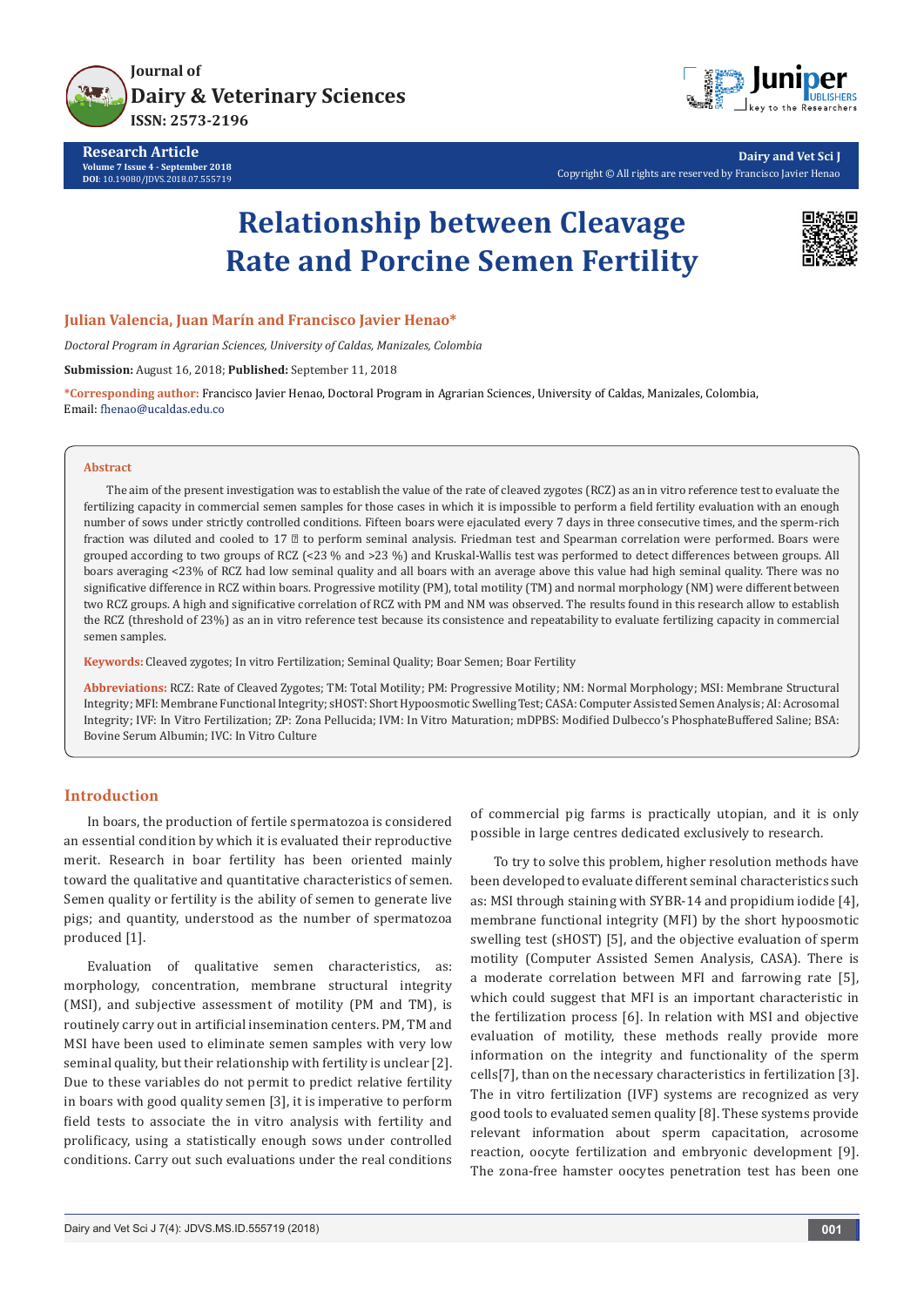of the first systems employed in this aim, with the obvious limitations about recognition, union and penetration of the zona pellucida (ZP) due to the used oocytes [10]; problems overcome with the use of oocytes from prepubertal gilts in penetration tests and ZP-binding assays [8].

Thanks to greater associated polyspermia, immature oocytes in germinal vesicle stage have been considered for evaluation of sperm penetration rate and average number of spermatozoa per oocyte, which are variables that permit discriminate boars with high, intermediate or low fertility [2].Through the use of in vitro maturated oocytes, it is possible to evaluate gamete recognition, penetration and pronucleus formation [3]. If furthermore the fertilized oocytes are cultured in vitro, the RCZ and of blastocyst formation can be evaluated [11]. Rate of cleaved zygotes and rate of blastocyst formation have been considerate the best estimators of semen fertility [8].

The aim of the present investigation was to establish the value of the RCZ as an in vitro reference test to evaluate the fertilizing capacity in commercial semen samples for those cases in which it is impossible to perform a field fertility evaluation with an enough number of sows under strictly controlled conditions.

## **Materialand methods**

## **Animals**

Fifteen boars between 15 and 21-month-old of two insemination centers in the central-western of Colombia (nine boars from CERCAFE and 6 boars from Topigenética), with normal semen analysis, optimal sanitary and fertility conditions were used for the study. They were kept in individual 2.6 × 2.5m pens, fed 2kg/animal/d of a commercial feed for boars, water ad libitum, and ejaculated every 7 days between 07:00 and 09:00h.

## **Semen Collection and Processing**

The fifteen boars were ejaculated three consecutive times (45 ejaculates in total) using the gloved hand technique. The rich fraction of each male was separated visually, diluted 1:1.5 with Androhep® plus (Minitüb, Germany), cooled to 17°C in three hours and transported to the Laboratory of Biology Reproduction at University of Caldas where it was rediluted to 30 x 106 spermatozoa/mL to initiate the seminal quality analysis.

## **Evaluationof Sperm Variables**

**Sperm Motility:** It was evaluated by CASA system and software Sperm Class Analyzer (Ver. 6.2, 2015; Microptic S.L., Barcelona, Spain). In this, a 50µL aliquot of semen was diluted at 15 x 106 spermatozoa/mL in BTS and incubated for 5 min in a water-bath at 37 °C. Four fields and a minimum of 400 spermatozoa were analysed.

**Membrane Structural Integrity:** It was developed by staining with SYBR-14 and propidium iodide (LIVE/ DEAD®Sperm Viability Kit L-7011, Molecular Probes, Europe), incubation for 5 min at 37 ℃ in a water bath, and visualization of 100 spermatozoa at 1,000 × magnification in anepifluorescence microscope (Nikon Eclipse 80i, Japan) with BV-2A filter [4].

**Membrane Functional Integrity:** It was evaluated through the sHOST, and examination of 100 spermatozoa at 400 × magnification in a phase-contrast microscope (Nikon Eclipse 50i, Japan) after exposure to a hypoosmotic solution of 75 mOsm/kg during 5 min at 37  $\mathbb{Z}[5]$ .

**Acrosomal integrity (AI):** AI was analyzed in sperm fixed with 2% glutaraldehyde, and examination of apical ridge in 100 spermatozoa at 1,000 × magnification in a phase-contrast microscope according to the criteria of Pursel and Johnson [12].

**Sperm Morphology:** of head, middle piece and tail, cytoplasmic droplet and agglutination were development by counting 100 spermatozoa in semen fixed with formalin saline solution, at 400  $\times$  magnification in a phase contrast microscope.

## **In Vitro Fertilization and Culture**

The IVF, in vitro maturation (IVM) and in vitro culture (IVC) were performed as described by Abeydeera and Day [13].

**CultureMedia:** Modified Dulbecco's phosphate-buffered saline (mDPBS) medium, which is DPBS supplemented with 4 mg/mL of bovine serum albumin (BSA) (fraction V, SIGMA, A7888, initial fractionation by cold alcohol precipitation), 0.34mM sodium pyruvate, 5.4mM D-glucose and 70 mg/mL of kanamycin was used for the collection, washing and selection of Cumulus-oocyte-complexes (COC's). The medium NCSU-23 BSA-free supplemented with 10% (v:v) porcine follicular fluid, 10 ng/mL epidermal growth factor, 0.1mg/mL cysteine, 10 IU/ mL eCG (Sigma, G4877), and 10 IU/mL hCG (Sigma, C1063), was used for the IVM of oocytes. Modified Tris-buffered medium supplemented with 2mM caffeine and 0.2% BSA (fraction V, A7888 Sigma) was used for IVF. NCSU-23 with 0.4% BSA (fraction V, A7888 Sigma) was used for embryo culture. Porcine follicular fluid was collected from follicles of 3-6mm in diameter, centrifuged at 1900 × g for 30 min at 4  $\mathbb{Z}$ , filtered through 1.2 $\mu$ m and  $0.22 \mu$ m syringes filters, and stored at -20  $\textdegree$  until use.

**Oocyte Collection and in Vitro Maturation:** Ovaries were collected from prepubertal gilts at a local slaughterhouse and transported immediately to the laboratory, between 30-34 ℃, in 0.9% (w/v) NaCl with kanamycin. COC's were aspirated from follicles with 3-6mm of diameter, using a 10mL syringe and an 18-gauge needle. COC's with several compact layers of cumulus cells and uniform dark cytoplasm were selected. Groups of 50 COC's were matured in 500µL of IVM medium with hormones for 22h at 5% CO2 and 39 ℃, and in 500µL of IVM medium without hormones for 22 h more.

**Semen preparation:** Twenty mL of semen diluted and refrigerated for 24 h at 17  $\mathbb D$  were centrifuged at 100  $\times$  g for 3 min, and the supernatants were centrifuged at  $1200 \times g$  for 3 min. Pellets were diluted to 1 × 106 spermatozoa/mL in IVF medium to later coincubate with the oocytes.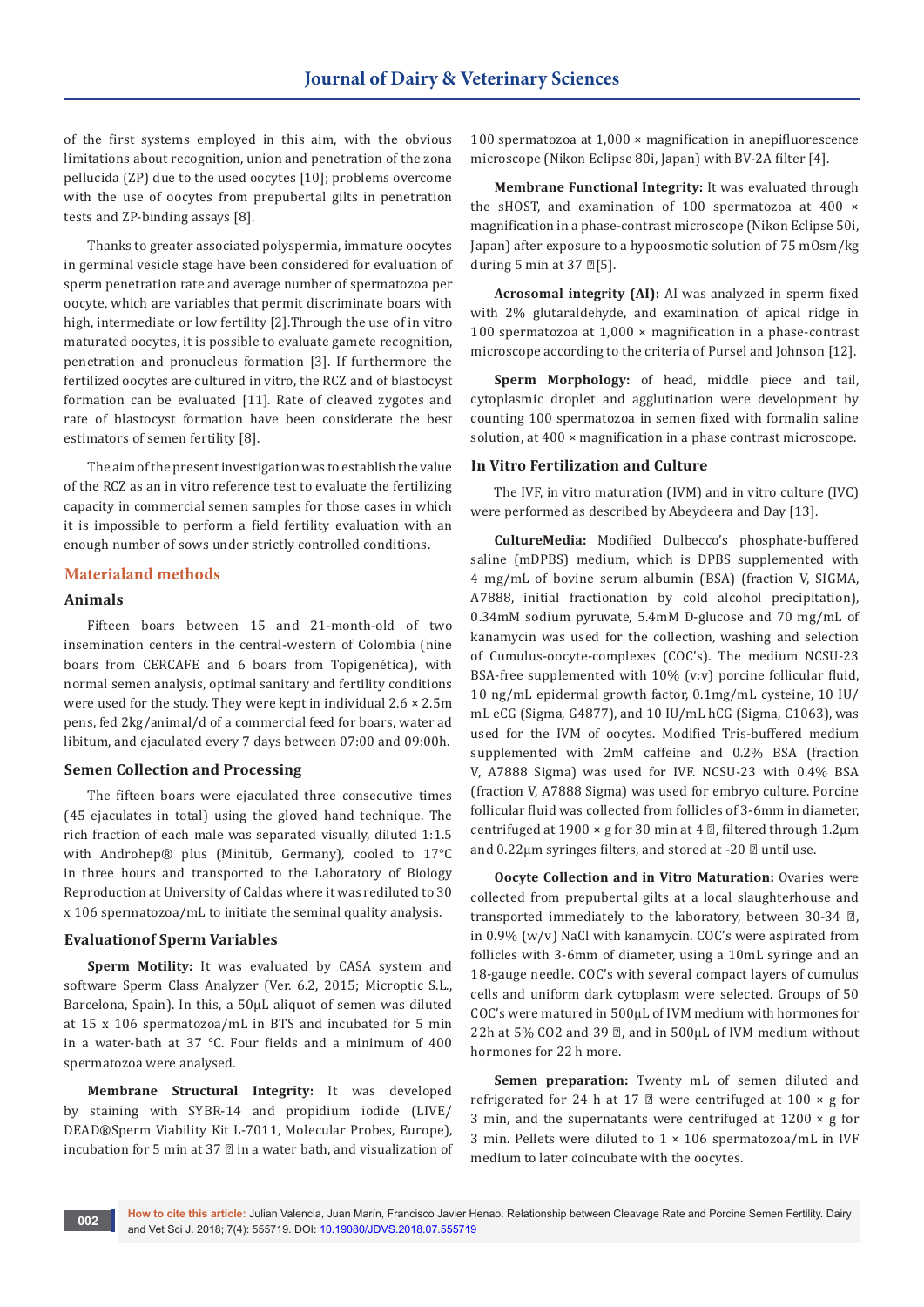**In vitro fertilization and embryo culture:** Cumulus cells of mature COC's were removed with 0.1% hyaluronidase in IVM medium. Groups of 30 denuded oocytes were kept in 5% CO<sub>2</sub> and 39 **Ø** for 30 min, in 50 µL drops of pre-equilibrated IVF medium, and 50µL of sperm suspension was added to each drop. The gametes were coincubated at 39 ℃ and 5% CO2 for a period of 6h. After fertilization, group of 30 oocytes were, cultivated into 500 $\mu$ L of pre-equilibrated IVC medium at 39  $\mathbb O$  and 5% CO<sub>2</sub>. At 48h after culture, the cleaved zygotes were evaluated under a stereomicroscope (Nikon SMZ 800, Japan).

#### **Statistical Analysis**

All variables were tested for normality using the Shapiro-Wilk test and homogeneity of variance was tested with the Levene test (group means). The determination of the differences among three evaluations per boar (carried out by the same analyst) was performed with the Friedman test for analysis of repeated measures in a randomized complete blocks (Boar) design. Values for MSI, PM, TM, MFI, NM and AI were grouped according to two groups of RCZ: Group1: <23 % and Group 2: >23 %. KruskalWallis test was performed to detect differences between groups. The association between the RCZ with of independent variables was analysed as a Spearman correlation analysis. The values used for the correlation analysis and Kruskal-Wallis test were the averages of the three evaluations of each boar, understood as three values from a single physiological moment of the male. All statistical analyses were performed using R Program [14] version 3.4.2.

## **Results**

The values of rate of cleaved zygotes fluctuated between 10 and 53.3%. As can be seen in Figure 1, the boars that recorded an average less than 23% of cleaved zygotes (boars 1-5) had rates below this value in two of the three evaluations and presented at least one seminal quality variable below the threshold corresponding (NM higher than 70%; AI higher than 75%; MFI higher than 60% and PM higher than 50%) (Table 1). The average values of PM for boars 4 and 5 were very close to the threshold, therefore, the samples of these males were considered with low seminal quality.



| <b>Threshold</b><br><b>Boars</b> | <b>RCZ</b> | <b>MSI</b> | <b>PM</b> | <b>TM</b> | <b>MFI</b> | <b>NM</b> | AI    | Samples with        |
|----------------------------------|------------|------------|-----------|-----------|------------|-----------|-------|---------------------|
|                                  | 23         | 70         | 50        | 60        | 60         | 70        | 75    | <b>Good Quality</b> |
| 1                                | 15.53      | 76         | 59.6      | 72.54     | 61.17      | 60.33     | 59    | No                  |
| 2                                | 17.73      | 81         | 43.13     | 60.14     | 56.69      | 52        | 77.33 | No                  |
| 3                                | 17.73      | 76         | 57.5      | 75.56     | 69.58      | 72        | 74    | N <sub>o</sub>      |
| 4                                | 19.97      | 76.33      | 50.18     | 67.18     | 87         | 94        | 83    | No                  |
| 5                                | 22.2       | 83.67      | 50.11     | 71.41     | 69.07      | 59.33     | 88.33 | No                  |
| 6                                | 24.4       | 87         | 56.01     | 74.3      | 86.08      | 80        | 84.33 | Yes                 |
| 7                                | 25.53      | 75.67      | 65.98     | 79.06     | 80.97      | 85        | 75.67 | Yes                 |
| 8                                | 25.53      | 81.33      | 72.58     | 86.85     | 79.41      | 89.67     | 85    | Yes                 |
| 9                                | 25.53      | 81         | 75.96     | 86.65     | 79.97      | 95        | 83.67 | Yes                 |
| 10                               | 27.73      | 82.33      | 63.73     | 77.24     | 77.21      | 92.67     | 87.33 | Yes                 |
| 11                               | 29.97      | 86         | 71.34     | 80.57     | 81.23      | 89        | 85    | Yes                 |

**Table 1:** Averages of three consecutive analyzes of different seminal quality variables evaluated in refrigerated semen of 15 boars.

**How to cite this article:** Julian Valencia, Juan Marín, Francisco Javier Henao. Relationship between Cleavage Rate and Porcine Semen Fertility. Dairy and Vet Sci J. 2018; 7(4): 555719. DOI: [10.19080/JDVS.2018.07.555719](http://dx.doi.org/10.19080/JDVS.2018.07.555719) **and Vet Sci J. 2018**; 7(4): 555719. DOI: 10.19080/JDVS.2018.07.555719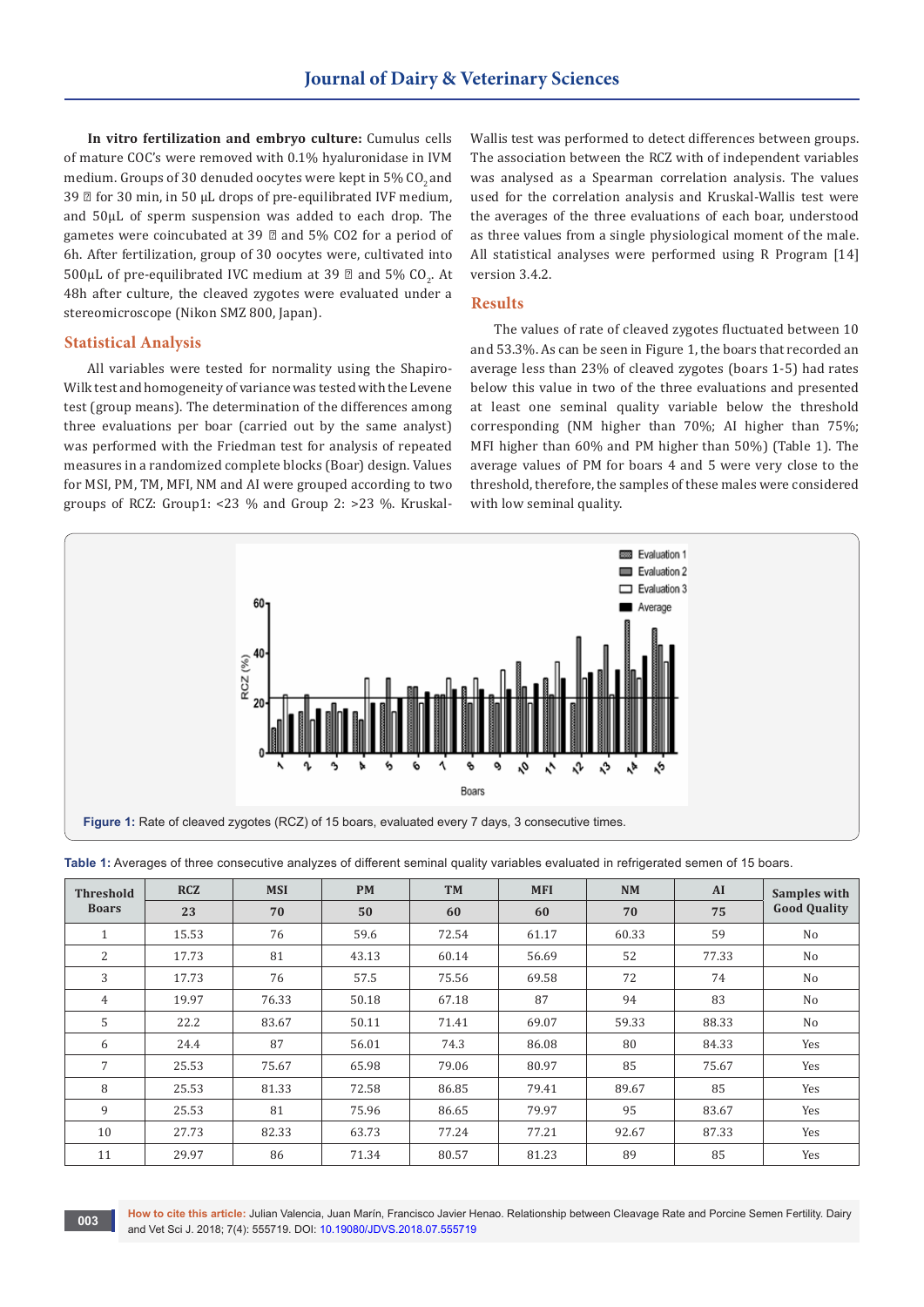| 12 | 32.2  | 79    | 64.64 | 76.09 | 83.37 | 89.33 | 79.33 | Yes |
|----|-------|-------|-------|-------|-------|-------|-------|-----|
| 13 | 33.3  | 78    | 66.05 | 77.6  | 66.44 | 94.33 | 81.33 | Yes |
| 14 | 38.87 | 72.33 | 52.55 | 64.69 | 78.67 | 91.33 | 83.33 | Yes |
| 15 | 43.3  | 77.33 | 72.9  | 82.41 | 81.27 | 86.67 | 82.33 | Yes |

RCZ: rate of cleaved zygotes; MSI: membrane structural integrity; PM: progressive motility; TM: total motility; MFI: membrane functional integrity; NM: normal morphology; AI: acrosomal integrity.

Likewise, the boars with an average greater than 23% of RCZ (boars 6-15) had at least two of the three evaluations with values up to 23% (Figure 1). In addition, all these boars had good seminal quality (Table 1). The average of RCZ in boars with less 23% (boars 1-5) of this variable was of 18.6%, and in

boars with a value greater than 23% (boars 6-15) was 30.6%. Figure 2 shows differences between boars in the RCZ, and in the Friedman test no-significative differences  $(P > 0.05)$  within boars (three evaluations by boar carried out by the same analyst) were established for all variables (Table 2).



**Table 2:** Differences within boars (three evaluations by boar) through the Friedman test for analysis of repeated measures in a randomized complete block design.

| Variable   | Chi-squared | df                       | $\mathbf{P}$ |  |
|------------|-------------|--------------------------|--------------|--|
| <b>RCZ</b> | 0.2456      | $\overline{2}$           | 0.8844       |  |
| <b>MSI</b> | 0.1017      | 2                        | 0.9504       |  |
| <b>PM</b>  | 1.6         | $\overline{c}$           | 0.4493       |  |
| <b>TM</b>  | 3.6         | $\overline{c}$           | 0.1653       |  |
| MFI        | 0.9333      | $\overline{c}$           | 0.6271       |  |
| <b>NM</b>  | 2.3333      | $\overline{2}$           | 0.3114       |  |
| AI         | 4.5085      | $\overline{\mathcal{L}}$ | 0.105        |  |

RCZ: rate of cleaved zygotes; MSI: membrane structural integrity; PM: progressive motility; TM: total motility; MFI: membrane functional integrity; NM: normal morphology; AI: acrosomal integrity; P: probability value.

In the Kruskal-Wallis test were found significative differences (P <0.05) in PM, TM and NM, between group 1 (<23% RCZ) and group 2 ( $>23\%$  RCZ), and no significative differences ( $P > 0.05$ ) were evidenced for MSI, MFI and AI(Figure 3). In the association analysis (Spearman test) a high and significative correlation of RCZ with PM ( $r = 0.536$ ,  $P = 0.039$ ) and NM ( $r = 0.547$ ,  $P = 0.034$ ) was observed; the correlations between RCZ with MSI, AI, TM and MFI were no significative  $(P > 0.05)$  (Table 3).

**Table 3:** Spearman correlation coefficients between rate of cleaved zygotes and other seminal quality variables.

|            |   | <b>MSI</b> | AI    | <b>PM</b> | <b>TM</b>     | <b>NM</b> | <b>MFI</b> |
|------------|---|------------|-------|-----------|---------------|-----------|------------|
| <b>RCZ</b> | r | 0.014      | 0.285 |           | $0.536$ 0.448 | 0.547     | 0.326      |
|            | P | 0.959      | 0.302 | 0.039     | 0.096         | 0.034     | 0.235      |

RCZ: rate of cleaved zygotes; MSI: membrane structural integrity; AI: acrosomal integrity; PM: progressive motility; TM: total motility; NM: normal morphology; MFI: membrane functional integrity; r: correlation coefficient; P:probability value.

**How to cite this article:** Julian Valencia, Juan Marín, Francisco Javier Henao. Relationship between Cleavage Rate and Porcine Semen Fertility. Dairy and Vet Sci J. 2018; 7(4): 555719. DOI: [10.19080/JDVS.2018.07.555719](http://dx.doi.org/10.19080/JDVS.2018.07.555719) **and Vet Sci J. 2018**; 7(4): 555719. DOI: 10.19080/JDVS.2018.07.555719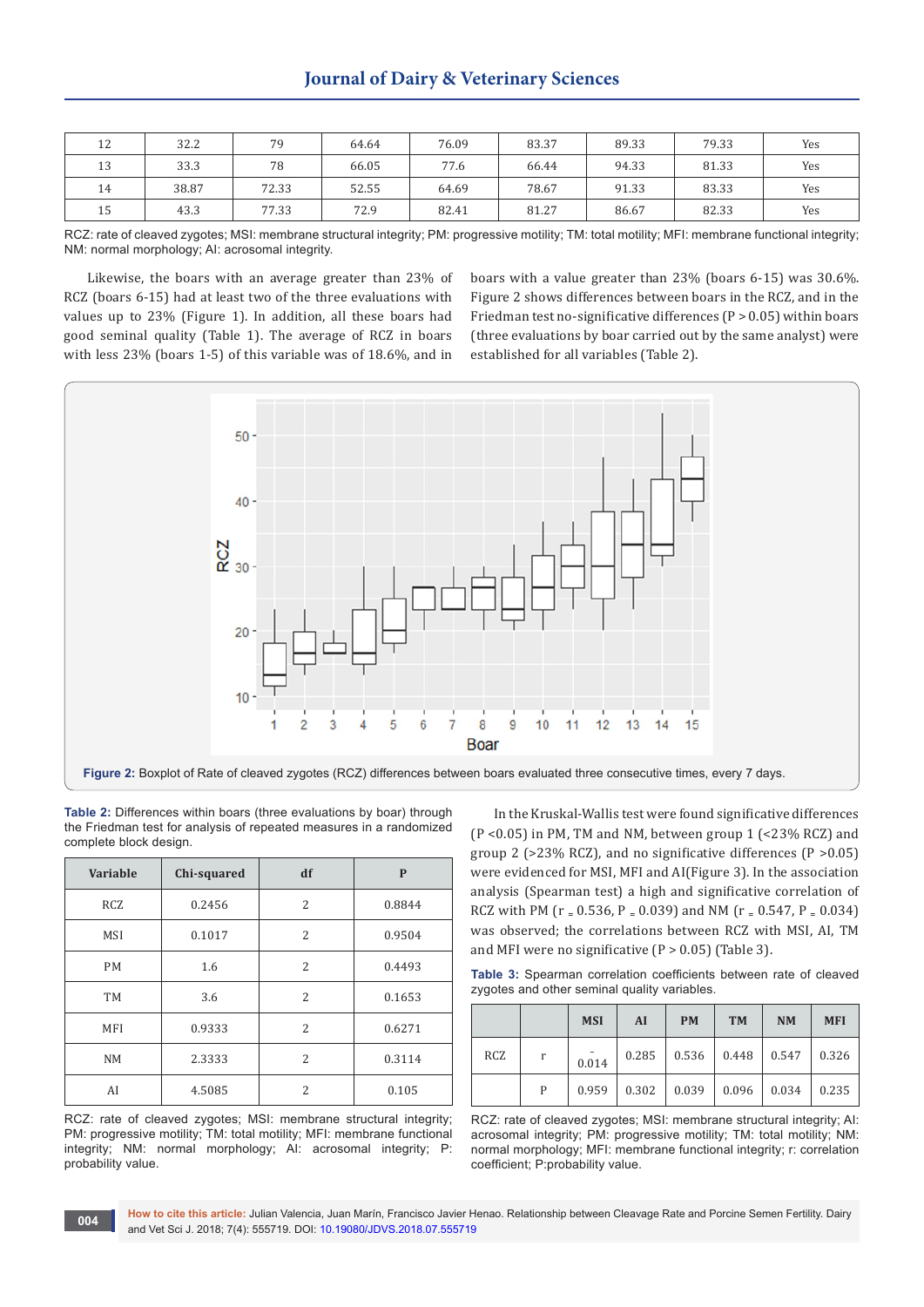

## **Discussion**

The RCZ obtained had values ranging from 10 to 53%. Boars with an average less than 23% of RCZ had low seminal quality, and all boars with averages above this value had good seminal quality (Table 1). In this regard, it is reported that low seminal quality, specifically problems of motility, survival and morphology, is associated with boar reproductive disorders and low fertility [3]. Similarly, Gadea[2], reported that boar semen samples with high numbers of sperm abnormalities and cytoplasmic droplets, low MFI and AI correspond with low farrowing rate. In the study of Gil et al. [15], the average values of RCZ in boars with low and high freezability were 20.9% and 29.5% respectively, and in the work of Abeydeera and Day [13] the RCZ obtained in a boar previously tested as high fertility was 40%. In this work, the five boars of group 1 had an average of 18.6% of RCZ, and the ten boars of group 2 had 30.6%, which coincides with the previous values. The findings discussed give relevant information to establish the RCZ as an important variable to evaluate the fertilizing ability and potential of embryo production of boar semen, and they permit to propose 23% as a possible threshold for to discriminate samples with low and high fertility.

Currently, there are very few studies where the RCZ is used to assess boar seminal quality, by cause of the test complexity and the difficulty of its standardization between laboratories, due to the high variability among the results between different IVF systems [11]. As shows in Figure 2, there were differences in RCZ values between the 15 evaluated boars, and there were no-significative differences ( $P > 0.05$ ) within the three consecutive evaluations of each boar (Table 2). This shows the consistency and repeatability of this tests and its capacity to discriminate between boars with different sperm fertility. These differences between boars in both in vivo and in vitro fertility have been shown in different studies [3]. Popwell and Flowers [16] postulated that one of the factors leading to erroneous conclusions is not to include the effect of the differences between ejaculates within the same boar in both IVF and in vivo fertility studies. In the design used in this study was possible to evaluate the differences within boar, and the

average of the three boar evaluations was used after confirming that there were no differences.

After comparing each seminal quality variable grouped according to RCZ (group1: <23% and group 2: >23%), normal morphology, total and progressive motility had significative differences ( $P < 0.05$ ), and their mean values in group 1 were lower than in group 2(Figure 3). Moreover, in the association analysis between RCZ with the other sperm characteristics, a high and significative correlation of RCZ with PM ( $r = 0.536$ , P  $= 0.039$ ) was found. During fertilization, PM is a fundamental characteristic for the passage through the cumulosoophorus and ZP of the oocyte [1], however, the association of motility values with fertility is controversial, and it has been used to eliminate semen samples with apparent low quality [2]. In humans, there is evidence of a correlation between rate of in vitro fertilization and sperm motility evaluated through the CASA system [17], and in pigs, evaluated through the subjective visualization [18]. Likewise, correlation of the motility and the rate of penetration of immature oocytes has also been found[2]. However, in the study by Broekhuijse[11], there was no correlation of motility with RCZ, and according to the Popwell and Flowers [16] study, there was no association between motility and monospermic penetration rate of mature oocytes. It has been reported that very low values of motility can discriminate samples with low fertility[1].

In the present study PM values fluctuated between 28.7% and 83.6%, and TM values, between 52.0% and 92.2%, including samples with values extremely below the threshold for motility (equal to or greater than 60% of total motility and 50% of progressive motility). This situation may explain the differences in PM and TM values in groups with low and high RCZ (Figure 2), and the difference in the correlation found with motility compared to that reported by Broekhuijse[11]and Popwell and Flowers [16], who only used samples with values above the threshold for motility. It is important to note that although TM presents a questionable relationship with fertility, in agreement with the results found the PM has greater importance during fertilization. The threshold for TM used in this study (60%) was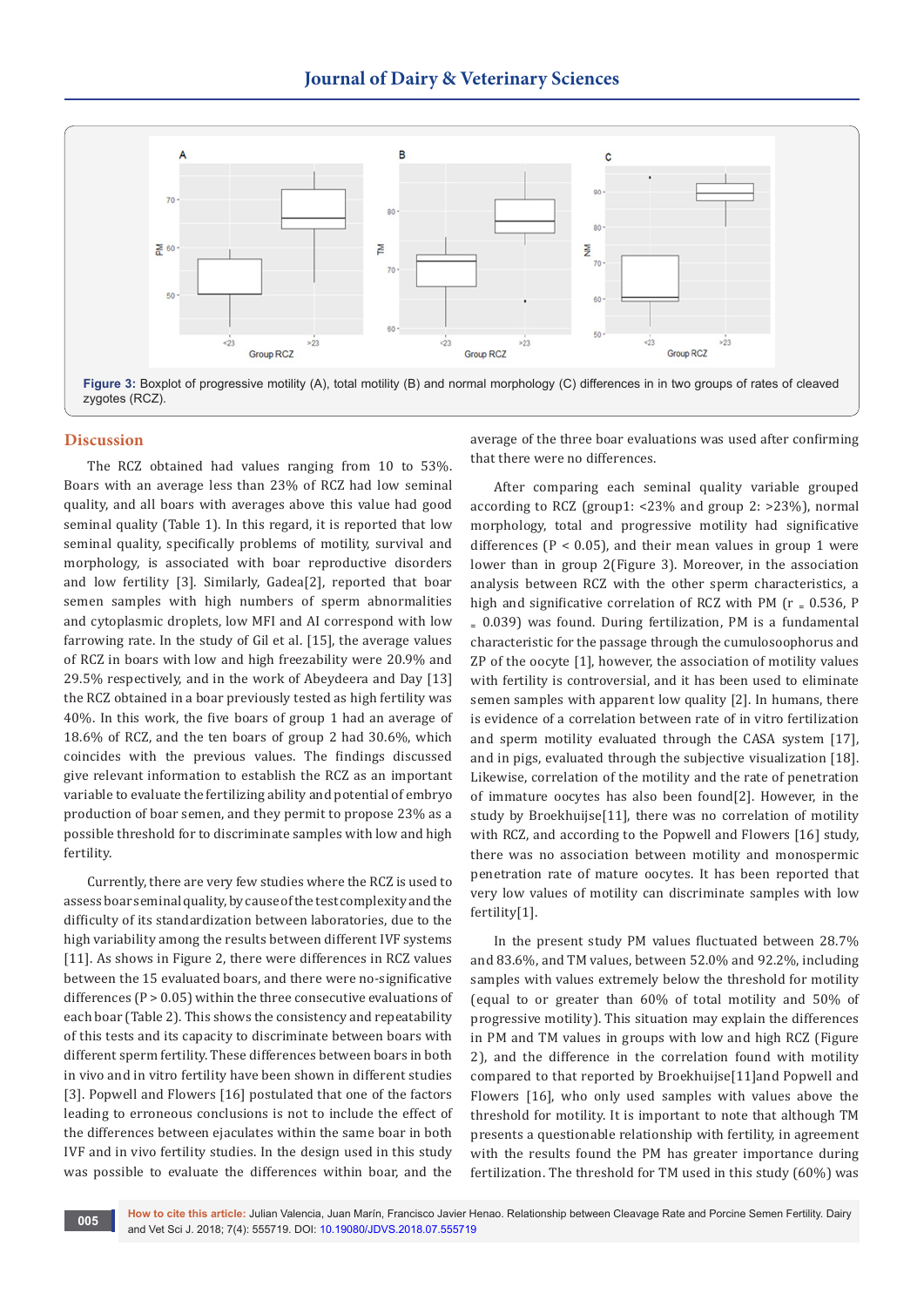taken from [1], and the threshold for PM was calculated in 49.4%, based on the historical records of our laboratory (approximately 50%).

Normal morphology had high and significative correlation with RCZ ( $r = 0.547$ ,  $P = 0.034$ ) (Table 3). There are antecedents with similar results using penetration rate of immature [2] and mature oocytes [2,18]. As evidenced in the sperm motility, in this study were incorporated samples with different percentages of normal morphology, ranging from 31% to 99%. Within the sperm abnormalities that most affect the fertility of an ejaculate are the cytoplasmic droplets [2]. It is also considered that cytoplasmic droplets are the most frequent abnormality found in the semen of the boars used in artificial insemination centers, and therefore the major cause of discard of samples and boars; while abnormalities of head, mid piece and tail have a very low prevalence [19]. On the other hand, when performing artificial insemination with doses of 2×109 sperm/doses, the percentage of sperm with normal morphology explained a large part of the variance in litter size, which indicates that this variable is highly useful in the evaluation of seminal quality [18].

Non-significative correlations between RCZ with MSI, AI, TM and MFI were found ( $P > 0.05$ ) (Table 3). It is clear that variables such as MSI and TM, only indicate the viability of the sperm cell and not the capacity for capacitation, acrosomic reaction and fertilization [2]. With respect to MFI and AI are variables that provide relevant information on the biochemical functionality of the membrane, the acrosome membrane status, and therefore, the proper storage of the enzymes related to oocyte penetration. These tests could be combined to try to obtain greater predictive power of fertility in vivo and in vitro [6]. Other possible alternative is the creation of a multifactorial seminal quality index with other related seminal quality variables [20].

## **Conclusion**

In conclusion, the results found in this research allow to establish the RCZ as an in vitro reference test because its consistence and repeatability to evaluate fertilizing capacity in commercial semen samples for those cases in which it is impossible to perform a field fertility evaluation with an enough number of sows, under strictly controlled conditions. This test provides information very useful in the in vitro seminal quality analysis, considering that when the average of the RCZ was less than 23%, all boars had low seminal quality, and that all boars with an average greater than 23% had high seminal quality (acceptable value for all conventional in vitro variables). By the above, 23% is proposed as a possible threshold for RCZ.

## **Acknowledgement**

The Pig farming Cooperative from the Coffee Triangle CERCAFE and the Topigenética Insemination Center for providing the seminal material to carry out the study.

### **References**

1. [Flowers WL \(1997\) Management of boars for efficient semen](https://www.ncbi.nlm.nih.gov/pubmed/9602720)  [production. J Reprod Fertil Suppl 52: 67-78.](https://www.ncbi.nlm.nih.gov/pubmed/9602720)

- 2. [Gadea J, Matas C, Lucas X \(1998\) Prediction of porcine semen fertility](https://www.ncbi.nlm.nih.gov/pubmed/9877056)  [by homologous in vitro penetration \(hIVP\) assay. Anim Reprod Sci](https://www.ncbi.nlm.nih.gov/pubmed/9877056)  [54\(2\): 95-108.](https://www.ncbi.nlm.nih.gov/pubmed/9877056)
- 3. [Ruiz-Sanchez AL, O'Donoghue R, Novak S, Dyck MK, Cosgrove JR, et](https://www.ncbi.nlm.nih.gov/pubmed/16529803)  [al. \(2006\) The predictive value of routine semen evaluation and IVF](https://www.ncbi.nlm.nih.gov/pubmed/16529803)  [technology for determining relative boar fertility. Theriogenology](https://www.ncbi.nlm.nih.gov/pubmed/16529803)  [66\(4\): 736-748.](https://www.ncbi.nlm.nih.gov/pubmed/16529803)
- 4. [Garner DL, Johnson LA \(1995\) Viability assessment of mammalian](https://www.ncbi.nlm.nih.gov/pubmed/7492679)  [sperm using SYBR-14 and propidium iodide. Biol Reprod 53\(2\): 276-](https://www.ncbi.nlm.nih.gov/pubmed/7492679) [284.](https://www.ncbi.nlm.nih.gov/pubmed/7492679)
- 5. [Perez-Llano B, Lorenzo JL, Yenes P, Trejo A, Garcia-Casado P \(2001\)](https://www.ncbi.nlm.nih.gov/pubmed/11516119)  [A short hypoosmotic swelling test for the prediction of boar sperm](https://www.ncbi.nlm.nih.gov/pubmed/11516119)  [fertility. Theriogenology 56\(3\): 387-398.](https://www.ncbi.nlm.nih.gov/pubmed/11516119)
- 6. [Perez-Llano B, Sala R, Reguera G, Garcia-Casado P \(2009\) Changes](https://www.ncbi.nlm.nih.gov/pubmed/18786721)  [in subpopulations of boar sperm defined according to viability and](https://www.ncbi.nlm.nih.gov/pubmed/18786721)  [plasma and acrosome membrane status observed during storage at 15](https://www.ncbi.nlm.nih.gov/pubmed/18786721)  [degrees C. Theriogenology 71\(2\): 311-317.](https://www.ncbi.nlm.nih.gov/pubmed/18786721)
- 7. [Lopez-Fernandez C, Perez-Llano B, Garcia-Casado P, Sala R, Gosalbez](https://www.ncbi.nlm.nih.gov/pubmed/17174491)  [A, et al. \(2008\) Sperm DNA fragmentation in a random sample of the](https://www.ncbi.nlm.nih.gov/pubmed/17174491)  [Spanish boar livestock. Anim Reprod Sci 103\(1-2\): 87-98.](https://www.ncbi.nlm.nih.gov/pubmed/17174491)
- 8. Larsson B, Rodríguez-Martínez H (2000) Can we use in vitro fertilization [tests to predict semen fertility? Anim Reprod Sci 60: 327-336.](https://www.ncbi.nlm.nih.gov/pubmed/10844204)
- 9. [Moce E, Graham JK \(2008\) In vitro evaluation of sperm quality. Anim](https://www.ncbi.nlm.nih.gov/pubmed/18178345)  [Reprod Sci 105\(1-2\): 104-118.](https://www.ncbi.nlm.nih.gov/pubmed/18178345)
- 10. [Berger T, Anderson DL, Penedo MCT \(1996\) Porcine sperm fertilizing](https://www.sciencedirect.com/science/article/pii/0378432096015655)  [potential in relationship to sperm functional capacities. Anim Reprod](https://www.sciencedirect.com/science/article/pii/0378432096015655)  [Sci 44\(4\): 231-239.](https://www.sciencedirect.com/science/article/pii/0378432096015655)
- 11. Broekhuijse MLWJ (2012) Prediction of porcine male fertility. Doctoral Thesis. Netherlands Utrecht University, Utrecht, Europe.
- 12. [Pursel VG, Johnson LA \(1974\) Glutaraldehyde fixation of boar](https://www.ncbi.nlm.nih.gov/pubmed/4219847)  [spermatozoa for acrosome evaluation. Theriogenology 1\(2\): 63-68.](https://www.ncbi.nlm.nih.gov/pubmed/4219847)
- 13. [Abeydeera LR, Day BN \(1997\) Fertilization and subsequent](https://www.ncbi.nlm.nih.gov/pubmed/9314573)  [development in vitro of pig oocytes inseminated in a modified tris](https://www.ncbi.nlm.nih.gov/pubmed/9314573)[buffered medium with frozen-thawed ejaculated spermatozoa. Biol](https://www.ncbi.nlm.nih.gov/pubmed/9314573)  [Reprod 57\(4\): 729-734.](https://www.ncbi.nlm.nih.gov/pubmed/9314573)
- 14. R-Core-Team (2016) R: A language and environment for statistical computing. R Foundation for Statistical Computing, Vienna, Austria.
- 15. [Gil MA, Roca J, Cremades T, Hernandez M, Vazquez JM, et al. \(2005\) Does](https://www.ncbi.nlm.nih.gov/pubmed/15955355)  [multivariate analysis of post-thaw sperm characteristics accurately](https://www.ncbi.nlm.nih.gov/pubmed/15955355)  [estimate in vitro fertility of boar individual ejaculates? Theriogenology](https://www.ncbi.nlm.nih.gov/pubmed/15955355)  [64\(2\): 305-316.](https://www.ncbi.nlm.nih.gov/pubmed/15955355)
- 16. [Popwell JM, Flowers WL \(2004\) Variability in relationships between](https://www.ncbi.nlm.nih.gov/pubmed/14749052)  [semen quality and estimates of in vivo and in vitro fertility in boars.](https://www.ncbi.nlm.nih.gov/pubmed/14749052)  [Anim Reprod Sci 81\(1-2\): 97-113.](https://www.ncbi.nlm.nih.gov/pubmed/14749052)
- 17. [Hirano Y, Shibahara H, Obara H, Suzuki T, Takamizawa S, et al. \(2001\)](https://www.ncbi.nlm.nih.gov/pubmed/11432113)  [Relationships between sperm motility characteristics assessed by the](https://www.ncbi.nlm.nih.gov/pubmed/11432113)  [computer-aided sperm analysis \(CASA\) and fertilization rates in vitro. J](https://www.ncbi.nlm.nih.gov/pubmed/11432113)  [Assist Reprod Genet 18\(4\): 213-218.](https://www.ncbi.nlm.nih.gov/pubmed/11432113)
- 18. [Xu X, Pommier S, Arbov T, Hutchings B, Sotto W, Foxcroft GR \(1998\) In](https://www.ncbi.nlm.nih.gov/pubmed/9928613)  [vitro maturation and fertilization techniques for assessment of semen](https://www.ncbi.nlm.nih.gov/pubmed/9928613)  [quality and boar fertility. J Anim Sci 76\(12\): 3079-3089.](https://www.ncbi.nlm.nih.gov/pubmed/9928613)
- 19. Gómez G, Mesa H, Sánches-Osorio J, Henao FJ (2015) Dynamics of Sus scrofa semen quality in Western-central region of Colombia. Bol Cient Mus His Nat 19: 139-53.
- 20. Díaz Franco O, Mesa H, Valencia Mejía JG, Gómez Londoño G, Henao Uribe FJ (2009) Evaluación de la integridad acrosomal y la funcionalidad bioquímica de la membrana espermática en cerdos reproductores con gotas citoplásmicas persistentes. Revista Científica FCV-LUZ 19: 500-505.

**How to cite this article:** Julian Valencia, Juan Marín, Francisco Javier Henao. Relationship between Cleavage Rate and Porcine Semen Fertility. Dairy **and Vet Sci J. 2018; 7(4): 555719. DOI: [10.19080/JDVS.2018.07.555719](http://dx.doi.org/10.19080/JDVS.2018.07.555719)**<br>**and Vet Sci J. 2018; 7(4): 555719. DOI: 10.19080/JDVS.2018.07.555719**